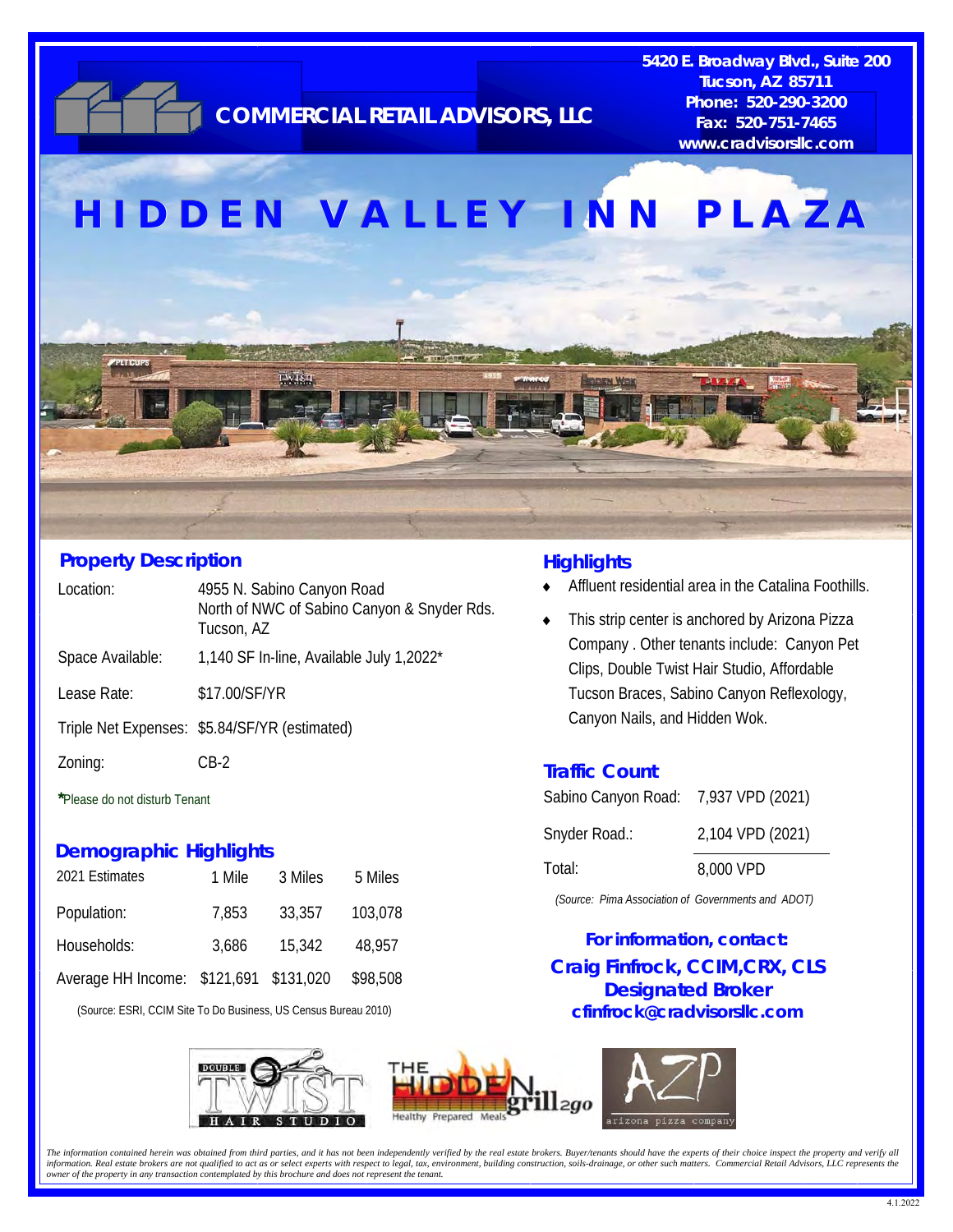# **Hidden Valley Inn Plaza**



### Tucson, Arizona **COMMERCIAL RETAIL ADVISORS, LLC**

**SITE PLAN** 



| # | Tenant                           | <b>Address</b>                     | Asking<br><b>Base Rent</b> | <b>SF</b> |  |  |  |
|---|----------------------------------|------------------------------------|----------------------------|-----------|--|--|--|
|   | Canyon Pet Clips                 | 4955 N. Sabino Canyon Rd., Ste 101 |                            | 1,140     |  |  |  |
| 2 | Affordable Tucson Braces         | 4955 N. Sabino Canyon Rd., Ste 103 |                            | 1,140     |  |  |  |
| 3 | Double Twist Hair Studio         | 4955 N. Sabino Canyon Rd., Ste 105 |                            | 1,140     |  |  |  |
| 4 | <b>AVAILABLE*</b> (July 1, 2022) | 4955 N. Sabino Canyon Rd., Ste 107 | \$17.00/SF/YR              | 1,140     |  |  |  |
| 5 | Sabino Canyon Reflexology        | 4955 N. Sabino Canyon Rd., Ste 109 |                            | 1,140     |  |  |  |
| 6 | Canyon Nails                     | 4955 N. Sabino Canyon Rd., Ste 111 |                            | 1,140     |  |  |  |
|   | The Hidden Grill                 | 4955 N. Sabino Canyon Rd., Ste 113 |                            | 1,140     |  |  |  |
| 8 | Arizona Pizza Company            | 4955 N. Sabino Canyon Rd., Ste 117 |                            | 3,420     |  |  |  |
|   | <b>TOTAL GLA:</b>                |                                    |                            | 11,400    |  |  |  |
|   | * Please Do Not Disturb Tenant   |                                    |                            |           |  |  |  |